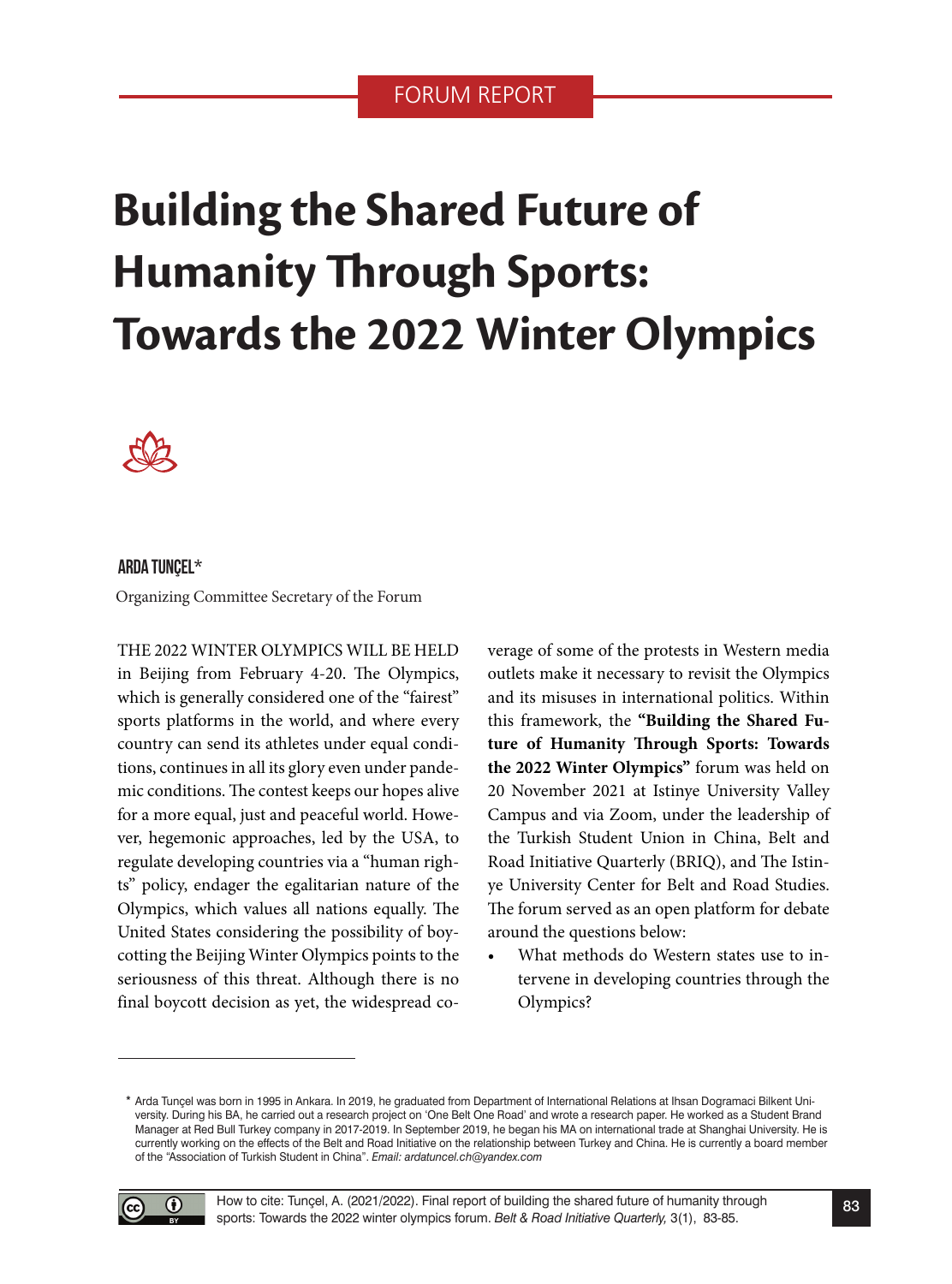### FORUM REPORT





COMMEMORATING THE 50th ANNIVERSARY OF THE BEGINNING OF DIPLOMATIC RELATIONS BETWEEN TURKEY AND CHINA

#### **BUILDING THE SHARED FUTURE** OF HUMANITY THROUGH **SPORTS: Towards the 2022 Winter Olympics**





November 20 (in Turkish and English)

#### **ORGANIZERS**

Belt and Road Initiative Quarterly (BRIQ) The Istinve University Center for Belt and Road Studies (CBRS) Turkish Student Union in China (TÖB)



- How can we save the Olympics, which is the people's sports holiday, from the intervention of Western states?
- How can we ensure that the Olympics fulfills its promise as the symbol of nations competing in sports on equal terms, peacefully and for cohesion?
- What are the roles played by the Olympics in building the shared future of humanity?

The opening speakers of the forum were Adnan Akfırat (President of the China Business Development Friendship Association and Chairman of the BRIQ), Suat Çelen (President of the Turkish Gymnastics Federation), Erdem Doğan, Sports Director of the Turkish National Olympic Committee, and Liu Shaobin (Ambassador of the People's Republic of China to Ankara).

In the opening speeches of the forum, the speakers emphasized that the Beijing Winter Olympics will be a shining example of the rising Asian Civilization, that any behavior to overshadow the role of the Olympics in building the shared future of humanity together is detrimental, and that Turkey is also carrying out its Olympic preparations in accordance with this mission. Speaking on behalf of the organizing committee, Adnan Akfırat stated that US President Biden's "diplomatic boycott" statement is not only displaying an arrogance towards the host country, but also against all humanity and therefore should be condemned.

Adnan Akfırat conveyed the mission statements of the Beijing Winter Olympics:

- Let's instill the Olympic spirit in the youth of the world!
- Let's encourage millions to embrace winter sports!
- Let's promote social progress through the winter games!
- Let's create a world of harmony for all humanity by developing mutual understanding!